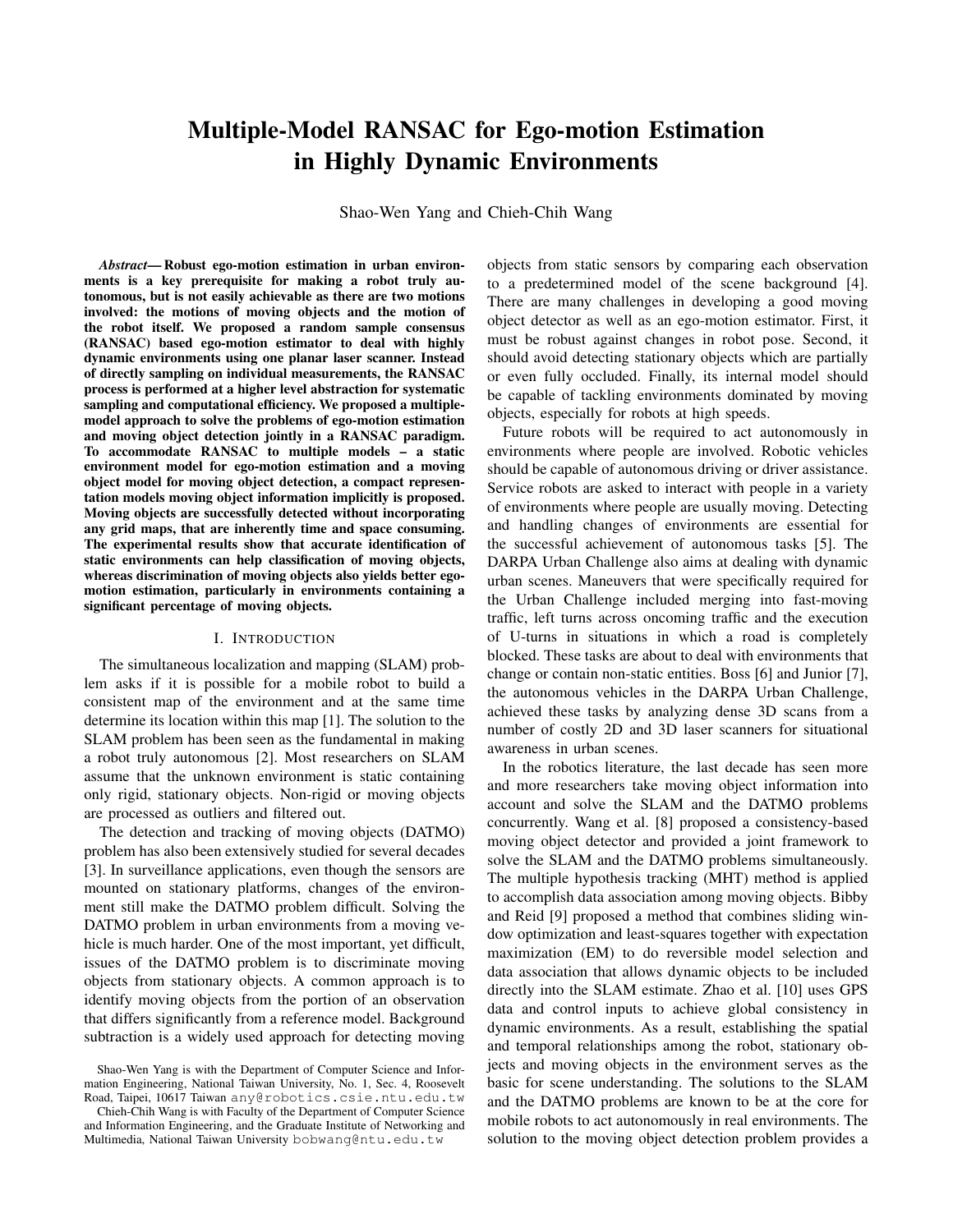bridge between the SLAM and the DATMO problems.

In the computer vision literature, random sample consensus (RANSAC) [11] is one of the most effective algorithm for model fitting to data containing a significant percentage of gross errors. It is an iterative method to estimate parameters of a mathematical model from a set of observed data which contains outliers. A theoretical investigation of scoring under a simple inlier-outlier model is performed to discriminate outliers from the inlier model. The RANSAC paradigm which is capable of smoothing data containing a significant percentage of gross errors is particularly applicable to scene analysis. RANSAC is advanced in its effectiveness and efficiency, but unable to extract multiple models due to its exclusivity in nature.

This paper focuses on the problems of ego-motion estimation and moving object detection in urban environments. We developed an online ego-motion estimation algorithm in a RANSAC paradigm using planar laser scans. The RANSAC process is applied at a higher level abstraction such that sampling of consensus sets can be performed systematically and the computational complexity can also be reduced. A multiple-model extension is introduced for RANSAC to fit multiple models at the same time. Moving object information is extracted and seamlessly integrated into the RANSAC process such that the robustness of ego-motion estimation can be considerably improved, particularly in highly dynamic environments where surroundings of robots are dominated by non-stationary objects. The proposed algorithm does not employ any geometric features which are often environment dependent. It is also a non-delayed algorithm without incorporating any grid maps, that are inherently time and space consuming. Experimental results show that our algorithm works robustly in highly dynamic environments even when more than 50% of the environment seen by the robot are dynamic.

The rest of this paper is organized as follows. In Section II, we present the recent literature regarding ego-motion estimation in urban environments. In Section III, we briefly review the theoretical foundation of RANSAC. In Section IV, a RANSAC-based ego-motion estimator is described. In Section V, to deal with real urban environments, a motion modeling technique is proposed which enables RANSAC to fit data of multiple models simultaneously. The feasibility and tractability of the proposed approach are demonstrated in Section VI. Finally, we conclude with a summary of this work and suggest future extensions in Section VII.

# II. RELATED WORK

Both the SLAM problem and the DATMO problem have been widely studied for decades. The performance of a SLAM algorithm can be improved if moving object information is filtered out. On the contrary, the performance of a DATMO algorithm can be more accurate if the environment map is available and the robot is capable of localize itself using the map. However, for robots acting in crowded urban environments containing a variety of objects, solving the



(d) The visual image at scan 111

Fig. 1. Ego-motion estimation results in which the environments seen by the laser scanner is dominated by moving objects

SLAM problem and the DATMO problem concurrently is essential, particularly for safe driving [8].

Schulz et al. [12] and Montemerlo et al. [13] proposed to localize a robot and track dynamic objects using a previously generated map. This is reliable when robots act in environments that do not change. Moving object detection can be done by taking the differential of each scan with the environment map. However, maps are usually not affordable as environments always change, particularly in urban environments. Wang et al. [8] applied a motion-based moving object detector in a divide-and-conquer manner. Spatio-temporal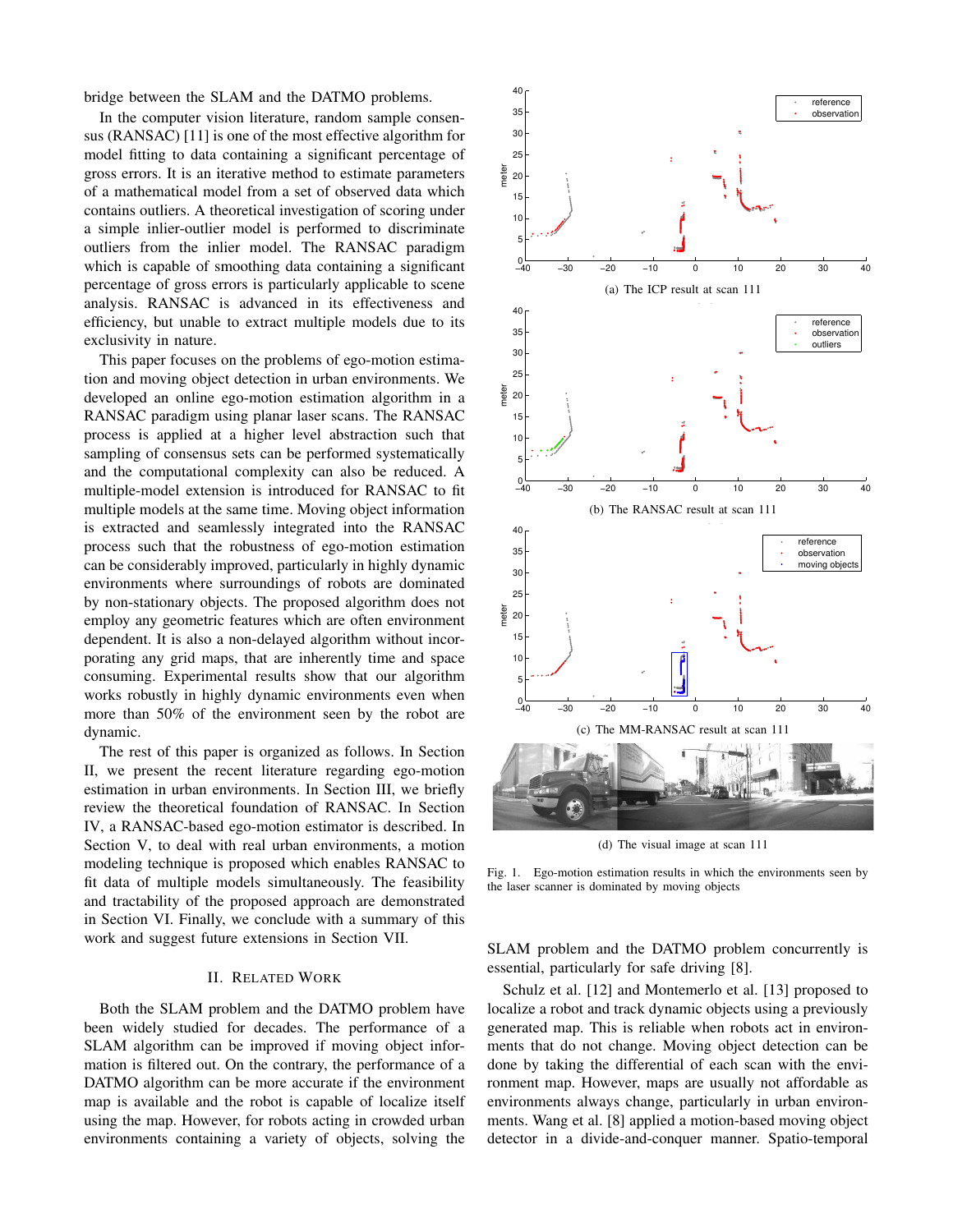information is accumulated using a stationary object map and a moving object map [14]. Inconsistent parts from SLAM are divide into two categories: approaching and leaving. A stationary object map and a moving object map are accumulated and used for moving object detection. Zhao et al. [10] applied a delayed mapping and tracking approach in which geometric features are employed. Mendes et al. [15] proposed a voting scheme in which geometric features including shape, size, and other geometric properties are also used.

RANSAC, which has been widely used for outlier rejection in the computer vision literature, is a robust multiple hypothesis estimator in the presence of many outliers. Nistér [16] proposed an ego-motion estimator for perspective cameras in a rigid scene. Some structure of the scene is also estimated which is highly related to structure from motion (SFM). Sharma et al. [17] uses RANSAC for change detection in remote sensing. The transformation in the dynamic range of the images is estimated. Pixels not satisfying this transformation are classified as changes. Both of the works reject moving objects as outliers which are inconsistent with the inlier model.

In this work, the RANSAC paradigm is utilized to extract inlier measurements from planar laser scans. To build consensus sets systematically and achieve tractability for online applications, a RANSAC-based segment matching algorithm is proposed. In case of environments lack of stationary objects for ego-motion estimation, a motion modeling technique for RANSAC to apply multiple models is introduced. To facilitate the access to data of multiple models, a compact representation is used to maintain spatiotemporal information between successive observations. As a result, the proposed multiple-model extension for RANSAC can be performed without any modification of the conventional RANSAC paradigm and seamlessly integrated into the RANSAC process.

## III. RANDOM SAMPLE CONSENSUS

In this section, we review the foundation and probabilistic formulation of RANSAC. Classical techniques for parameter estimation optimize the fit of a functional description to all of the presented data. The RANSAC procedure is opposite to that of conventional smoothing technique. Rather than using as much of the data as possible to obtain an initial solution and then attempting to eliminate the invalid data points, RANSAC uses as small an initial data set as feasible and enlarges this set with consistent data when possible [11].

RANSAC uses the geometric distribution in statistics which models the discrete distribution: the probability distribution of the number  $X$  of Bernoulli trials needed to get one success, supported on natural numbers  $N$ . If the probability of success on each trial is  $b$ , then the probability that the  $k$ -th trial is the first success is

$$
\Pr(X = k) = (1 - b)^{k-1}b \tag{1}
$$

$$
= (1 - w^n)^{k-1} w^n \tag{2}
$$

where  $w$  is the probability that any selected data point is within the error tolerance of the model, and  $n$  is the number of good data points required to determine the model, for all  $k \in \mathbb{N}$ . If we want to ensure with probability p that at least one of the random selections is an error-free set of  $n$  data points, we must expect to make  $k$  selections, where

$$
(1-b)^k \le (1-p), \tag{3}
$$

$$
k \ge \log(1-p)/\log(1-b). \tag{4}
$$

RANSAC is effective for model fitting, particularly when a significant percentage of data are outliers. It is ideally suited for applications in range image analysis. The RANSAC formulation contains two remaining unspecific parameters  $n$ and w which are highly relevant to characteristics of data. A detailed derivation and a comprehensive description can be found in Fischler et al. [11]. In the next section, we will derive the parameters for the ego-motion estimation problem where non-static objects can be rejected as outliers.

# IV. RANSAC-BASED SEGMENT MATCHING

Ego-motion estimation can be performed using range image registration algorithms in the computer vision literature. To ensure against the possibility of the final consensus set being compatible with an incorrect model, the size of data points per selection should be greater than or equal to three for determining the pose transformation, including translation and rotation. However, one of the most difficult problem in laser sensing is data association. Every single laser measurement is featureless. Researchers usually apply the closest point association rule to associate data points with unknown data association, such as the iterative closest points (ICP) algorithm [18].

# *A. Scan Segmentation*

In the RANSAC paradigm, a number of random samples consisting of small sets are taken from an observation. A first attempt is to generate random samples directly from all measurements of an observation. Closest point association often yields good estimate for data containing a mass of points. However, registration performs very poorly on data containing few points and often results in ambiguity. Sampling directly on all measurements also requires comparatively large size of data points to preserve sufficient shape information for registration. For example, if  $w = 0.5$  and  $n = 5$ , then  $b = 0.03125$ . To obtain a 99% assurance of making at least one error-free selection, by Equation 4 we have  $k \geq 146$ . It is time-consuming and computationally intractable for online applications, even though five points are still insufficient for obtaining a good registration result.

Instead of direct sampling on measurements, we propose to use a higher level data representation – a *segment* – to achieve reliable registration and online applications. An observation is segmented and further split into sets of measurements representing objects. Specifically, objects are extracted by segmenting the scan into densely sampled parts. Here, we use a distance criterion to segment measurements into objects. Although the distance thresholding method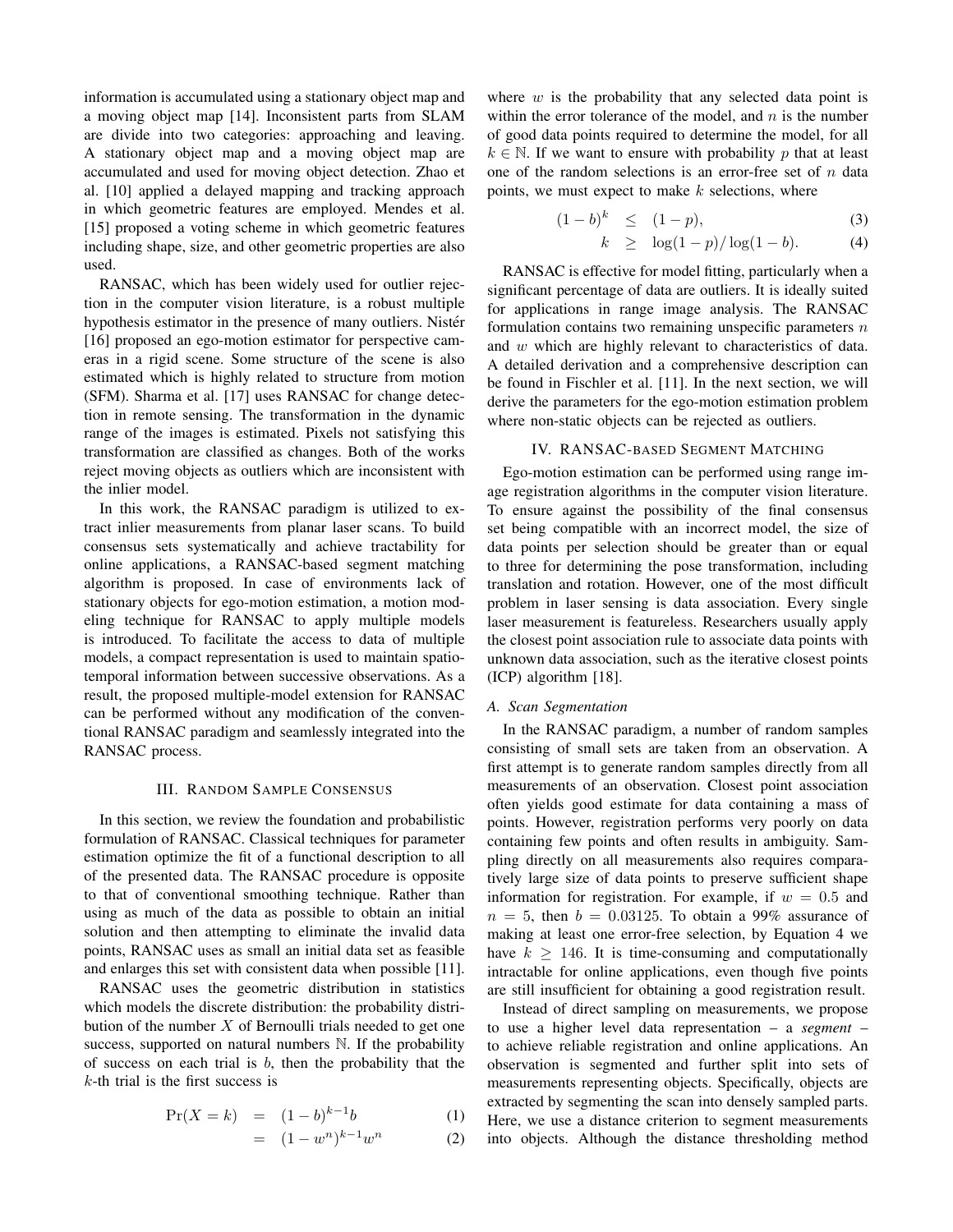

(d) The visual image at scan 12366

Fig. 2. Ego-motion estimation results in which the environments seen by the laser scanner is highly dynamic

cannot produce perfect segmentation, it is plausible to use such distance gaps to find distinct objects and perform moving object detection. More precise segmentation can be accomplished using spatial and temporal information from the map or a multi-scale representation [19]. However, experimental results show that the proposed algorithm works well even if the segmentation is not perfect.

## *B. Segment Matching*

In the classical RANSAC paradigm, letting  $o$  be a feature and h be some hypothesis, the effectiveness of each  $(o, h)$  is examined and represented using a binary score. Specifically,

if  $(o, h)$  is an inlier pair, the score  $s_h$  of the hypothesis  $h$  is incremented. As segments might be of significantly different sizes, a binary score is insufficient to describe the quantity of an association between two segments. Let  $z$  be a observation and  $z^i$  be the *i*-th segment in z. Compared to the classical RANSAC process, the score  $s_h^i$  of each segment  $z^i$ is supported on  $\mathbb N$  and the effectiveness of the pair  $(z^i, h)$  is represented by a natural number.

*1) Sampling:* To build consensus sets, z is segmented and represented as a collection of segments  $z = \{z^i\}_i$ . The system randomly permutes the segments firstly. A hypothesis h is generated from randomly selected n segments with probabilities proportional to the sizes  $|z^i|$  of the segments  $z^i$  by matching the *n* segments with the reference model  $\bar{z}$ , which is the scan obtained at the previous time step.

2) *Scoring:* To obtain the score  $s_h^i$  of a segment  $z^i$ , the effectiveness of  $(z^i, h)$  should be examined by checking if  $(y, h)$  is an inlier pair for all  $y \in z^i$ . The score  $s^i_h$  of a segment  $z^i$  is defined as the number of measurements  $y \in z^i$ which are located within neighborhoods of measurements in the reference model  $\bar{z}$ . Here,  $(y, h)$  is judged as an inlier pair if and only if the measurement  $y$  transformed to the global coordinate by the hypothesis  $h$  is located within a neighborhood d of some measurement in the reference model  $\bar{z}$ . Specifically, the score  $s_h^i$  is incremented if the pair  $(y, h)$ is judged as an inlier pair. Therefore, we have

$$
s_h = \sum_{\{i|z^i \in z\}} s_h^i \tag{5}
$$

$$
= \sum_{z^i \in z} \sum_{y \in z^i} \mathbf{1}_h(y) \tag{6}
$$

where  $\mathbf{1}_{h}(y)$  is an indicator function indicating whether or not  $(y, h)$  is an inlier pair. When the process finishes, a hypotheses with the highest score is output as the best transformation  $\psi$ . In this work, d is 1.5 meter, which is the same as the segmentation threshold.

The parameter  $n$  should be carefully determined and take into account the tradeoff between efficiency and reliability, and the characteristics of the data. For matching segments with the reference model, one segment is usually sufficient to preserve the shape information of the environment unless an environment is composed of line segments which result in ambiguity. It is clear that the higher the value  $n$ , the higher the probability at least one hypotheses is an inlier, and thus the reliability increases. Letting  $n = 2$  and  $w = 0.5$ , according to Equation 4, to obtain a 99% assurance of making at least one error-free selection, the number  $k$  of selections must be greater than or equal to 17, which is computationally sufficient for online and realtime applications.

Figures 1 and 2 show that RANSAC outperforms ICP in urban environments. In Figures  $1(a)$  and  $2(a)$ , it is clear that ICP converges to local minimums as the environments seen by the laser scanner are dominated by moving objects. Figures 1(b) and 2(b) demonstrate the effectiveness of the proposed RANSAC-based segment matching approach. The ego-motion estimates are more accurate as outliers are fil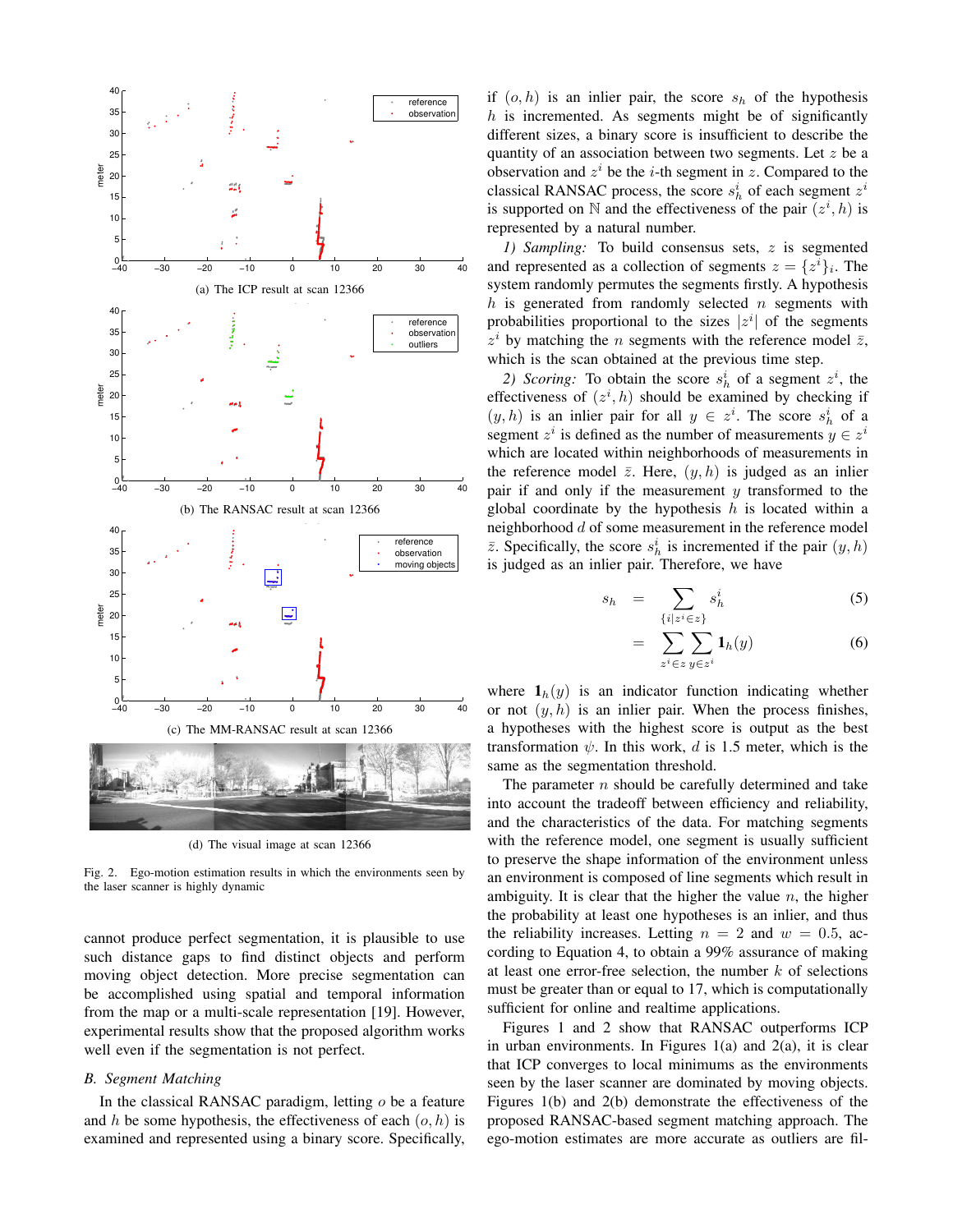tered out in the RANSAC process. The static parts of the environment are aligned nicely.

Here, we assume at least  $w = 50\%$  of the measurements from the laser scanner are stationary objects. However, in urban environments, it is often implausible to make this assumption. It is possible for a robot to be almost fully surrounded by moving objects. As illustrated in Figure 1(b), for robots in highly dynamic environments, RANSAC still fails. To obtain better ego-motion estimates, instead of filtering out moving objects as outliers, taking into account the moving object information is necessary. In the next section, we will propose a multiple-model extension for RANSAC to solve the problems of ego-motion estimation and moving object detection simultaneously.

## V. MULTIPLE-MODEL RANSAC

RANSAC always finds the most consistent hypothesis and rejects inconsistent parts as outliers because of its exclusivity in nature. In environments where robots cannot collect sufficient static environment information, the output hypotheses can be far from the ground truth. To accommodate RANSAC to multiple models – a static environment model for egomotion estimation and a moving object model for moving object detection, a compact representation models moving object information implicitly is proposed. It is seamlessly integrated into the RANSAC process. In addition, a segment classifier is introduced to discriminate moving objects from static environments. By introducing multiple-model RANSAC (MM-RANSAC), ego-motion estimation can be performed robustly in highly dynamic urban scenes. The false positive rate can also be reduced as multiple models are fitted at the same time, rather than filtered out.

## *A. Data Representation*

To represent multiple models simultaneously in a RANSAC paradigm, we construct a scan maintaining spatiotemporal information – a *virtual scan*. Virtual scans simplify data access by compressing moving object information into one single scan. Constructed in this manner, a virtual scan provides a compact description of moving objects around the robot. The proposed MM-RANSAC process performs at each time step the additional two stages – segment classification and virtual scan generation.

#### *B. Segment Classification*

To integrate virtual scans into the RANSAC process, segments of an observation are classified into three categories: static, unknown, and moving. To clarify, at each time step, there are three scans available, the observation  $z$ , the reference model  $\bar{z}$ , and the virtual scan  $\tilde{z}$ . The observation  $z$  and the reference model  $\bar{z}$  are the scans collected at the current time step and the previous time step, respectively. The virtual scan  $\tilde{z}$  is generated in accordance of the reference model and the temporal information at the previous time step. Initially, the virtual scan is the same as the reference scan.

Each segments  $z^i$  in the observation z is associated with segments in both the reference model  $\bar{z}$  and the virtual scan  $\tilde{z}$ . Let  $\bar{\omega}(z^i)$  and  $\tilde{\omega}(z^i)$  be the percentage of measurements in  $z^i$  which are within neighborhoods of measurements in  $\bar{z}$ and  $\tilde{z}$ , respectively, and  $\bar{z}^i \in \bar{z}$  and  $\tilde{z}^i \in \tilde{z}$  be the associated segments of  $z^i \in z$ .

The classification of  $z^i$  can be expressed as

$$
\varphi(z^i) = \begin{cases}\n\text{moving} & \text{if } \tilde{\omega}(z^i) \ge \tilde{\phi}, \ \varphi(\bar{z}^i) = \text{moving} \\
\text{or } \bar{\omega}(z^i) < \bar{\phi}, \ \varphi(\bar{z}^i) = \text{unknown} \\
\text{unknown} & \text{if } \bar{\omega}(z^i) < \bar{\phi}, \ \varphi(\bar{z}^i) = \text{static} \\
\text{static} & \text{if } \text{otherwise}\n\end{cases} \tag{7}
$$

where  $\varphi(\bar{z}^i)$  indicates the class of the associated segment  $\bar{z}^i$ of  $z^i$ , and  $\vec{\phi}$  and  $\vec{\phi}$  are predefined parameters for determining the effectiveness of an association between segments, which is the only parameters have to be chosen in this work, in addition to RANSAC parameters. Specifically, if a segment  $z^i$  is static, it is probably associated with some segment in the reference model  $\bar{z}$  in a relatively great proportion  $\bar{\phi}$ , unless it be either moving or occluded. In the case that  $\bar{\omega}(z^i)$  is less than some proportion, it is probably moving and firstly marked as unknown. Later on, consistency between the observation  $z$  and the virtual scan  $\tilde{z}$  is further verified. If the associated segment  $\tilde{z}^i$  of a segment  $z^i$  is also classified as moving previously and  $\tilde{\omega}(z^i)$  is greater than or equal to some proportion  $\phi$ , it is then classified as moving. As virtual scans represented estimated moving object information, to have MM-RANSAC free of uncertainties of these estimates,  $\phi$  should be far less than  $\overline{\phi}$ . In our implementation, the values of  $\overline{\phi}$  and  $\phi$  are 70% and 30%, respectively.

# *C. Virtual Scan Generation*

To generate the virtual scan for ego-motion estimation in the upcoming time step, for each segment  $z^i$  with  $\varphi(z^i) \neq$ moving, the virtual segment  $\tilde{z}^i$  is the same as the segment  $z^i$ . Conversely, the transformation  $\psi^i$  from  $\bar{z}^i$  to  $z^i$  is calculated by matching these two segments using the ICP algorithm. The linear and angular velocity  $v^i$  for each segment  $z^i$  is estimated accordingly. Hence, assuming a constant linear and angular velocity model,  $z^i$  is further transformed with the estimated linear and angular velocity  $v^i$  and assigned to  $\tilde{z}^i$ . The virtual scan generation process can be expressed as

$$
\varphi(z^i) \neq \text{moving}, \ \forall y \in z^i \Rightarrow y = \tilde{y} \in \tilde{z}^i \tag{8}
$$

$$
\varphi(z^i) = \text{moving}, \ \forall y \in z^i \ \Rightarrow \ y + v^i \Delta t = \tilde{y} \in \tilde{z}^i \ (9)
$$

where y is a measurement and  $v^i$  is the estimated linear and angular velocity of the segment  $z<sup>i</sup>$ . Then, we can obtain the virtual scan  $\tilde{z} = {\tilde{z}^i}_i$  for the next time step. With the use of the virtual scan technique, motion modeling can be naturally integrated into the RANSAC process. MM-RANSAC builds consensus sets on the observation  $z$  and scores hypotheses with respect to the virtual scan  $\tilde{z}$  in which multiple models are implicitly maintained.

In the MM-RANSAC process, the virtual scan  $\tilde{z}$  is utilized, instead of using the reference model  $\bar{z}$  directly. Comparing to Section IV, we do not assume at least 50% of the measurements in a laser scan are stationary objects anymore. The meaning of the parameter  $w$  changes as virtual scans are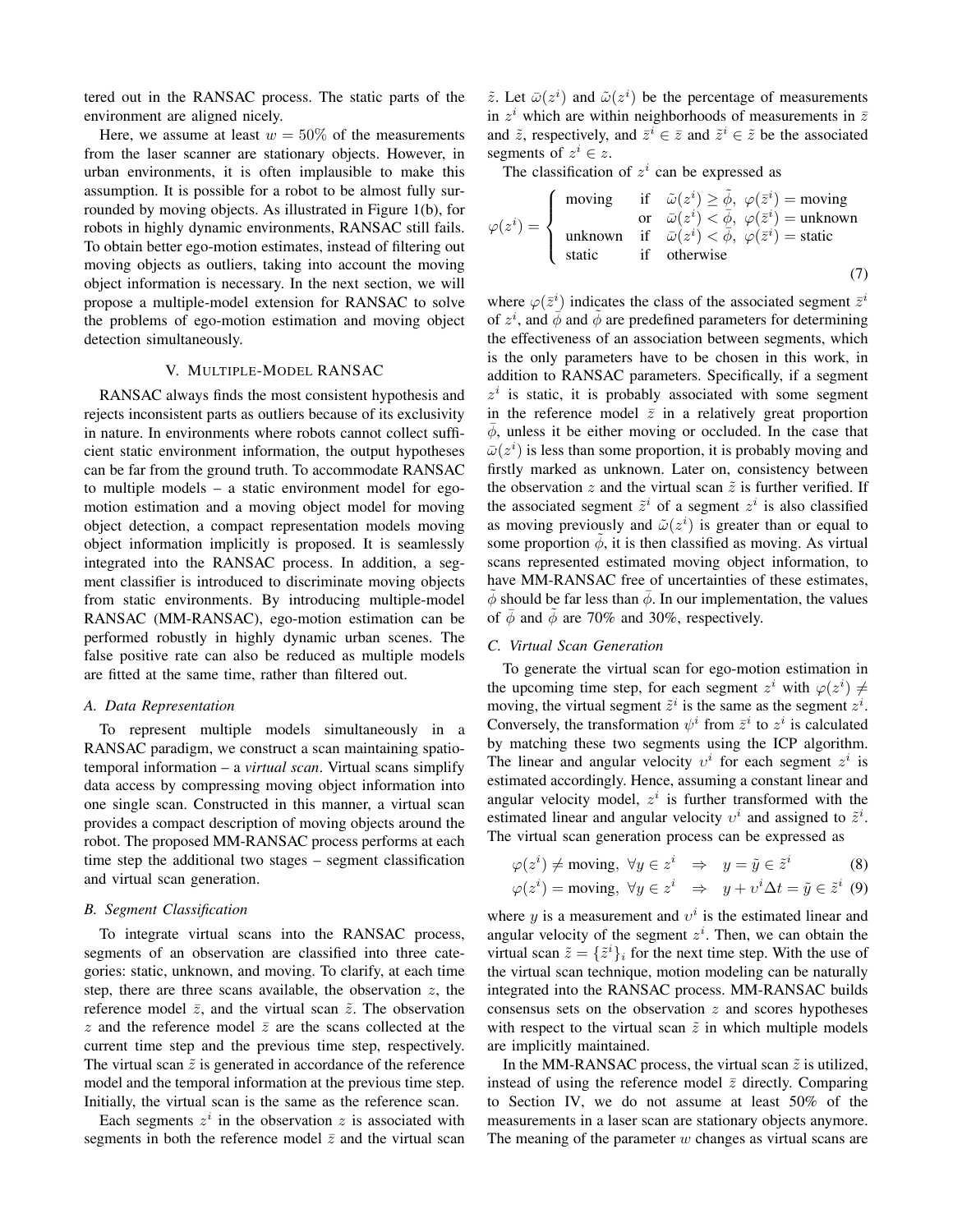

Fig. 3. Virtual scans overlaid with observations

introduced, for which multiple models are fitted simultaneously. As virtual scans are employed and used by the MM-RANSAC process,  $w = 0.5$  stands for at least 50% of the measurements within an observation are properly modeled, in which both stationary objects and moving objects are included. As a result, moving object information can help ego-motion estimation while multiple models are taken into account at the same time. It is particularly critical for mobile robots to act autonomously in highly dynamic environments.

Figures 1 and 2 show that MM-RANSAC outperforms RANSAC in urban scenes where environments are highly dynamic. In Figures 1(b) and 2(b), it is clear that the best hypotheses selected by RANSAC are still inconsistent with the real environments. The exclusivity of RANSAC make it unable to obtain good ego-motion estimates in such circumstances. Figures 1(c) and 2(c) demonstrate the superiority of MM-RANSAC which utilizes moving object information for ego-motion estimation. By modeling motions of moving objects implicitly with virtual scans, both the results of egomotion estimation and moving object detection are much more accurate.

# VI. EXPERIMENTAL RESULTS

The proposed approach is demonstrated using data from Wang et al. [20]. The travel distance of the data set is approximately 5 kilometer. The average processing time of the proposed ego-motion estimator is 63ms, implemented using MATLAB, running on a desktop PC with Intel Core2 Quad CPU 2.40GHz and 4.0GB RAM, which is sufficient for realtime applications. Figures 1 and 2 depict the results of ego-motion estimation using ICP, RANSAC, and MM-RANSAC, respectively. Though RANSAC outperforms ICP, it fails when environments change significantly from scan to scan. As can be seen that MM-RANSAC which takes into account moving object information is robust to highly dynamic environments. Figure 3 visualizes the virtual scans. Figures 3(a) and 3(b) depict the observations overlaid with the virtual scans for the MM-RANSAC results given in Figures 1(c) and 2(c), respectively. In these experiments, RANSAC and MM-RANSAC apply a common sampling stage at each time step, for a fair comparison. A sequence of MM-RANSAC results are shown in Figure 4. The ample experimental

results show that the proposed algorithm performs robustly for ego-motion estimation and moving object detection in urban environments. The issue of imperfect segmentation, as addressed in Section IV-A, is also presented here. In the MM-RANSAC paradigm, the problem is resolved naturally by the segment classifier. The values of  $\phi$  and  $\phi$  are essential in the presence of segmentation error, as described in Section V-B.

| TABLE I                                                  |  |  |
|----------------------------------------------------------|--|--|
| A QUANTITATIVE COMPARISON FOR RESULTS IN FIGURES 1 AND 2 |  |  |

| Score      | Scan 111            |  | Scan 12366                 |                     |  |     |
|------------|---------------------|--|----------------------------|---------------------|--|-----|
|            | $\boldsymbol{\eta}$ |  | $\tilde{\phantom{a}}$<br>N | $\boldsymbol{\eta}$ |  | IJ  |
|            | ۱Q۱                 |  | 181                        | 153                 |  | Δ.  |
| $\tilde{}$ |                     |  | 183                        | 172                 |  | 108 |

Table I gives a quantitative comparison presenting the scores of the hypotheses applied by RANSAC and MM-RANSAC in Figures 1 and 2. Letting  $\psi$  and  $\psi$  be the hypotheses output by RANSAC and MM-RANSAC, respectively, to demonstrate the robustness of MM-RANSAC, we show the scores of  $(\bar{z}, \bar{\psi}), (\tilde{z}, \bar{\psi}), (\bar{z}, \tilde{\psi}),$  and  $(\tilde{z}, \tilde{\psi}).$ Going through the table row-by-row, the reference model  $\bar{z}$  contributes similar scores for both hypotheses. As a result, RANSAC cannot give the inlier hypothesis  $\psi$  the highest score due to the presence of moving objects. Conversely, MM-RANSAC outperforms RANSAC as it fits multiple models simultaneously using the virtual scan  $\tilde{z}$ . By introducing the virtual scan  $\tilde{z}$ , the score of the hypothesis  $\tilde{\psi}$ , which is more consistent with the environment, shows significant difference from other hypotheses. We also note that in our experiments there are 1750 out of 7554 time steps in which RANSAC and MM-RANSAC select different hypotheses. That is to say, RANSAC and MM-RANSAC give different hypotheses the highest scores 23.17% of the time, in which the surroundings of the robot might be highly dynamic and RANSAC does not work well. While RANSAC and MM-RANSAC output different hypotheses, MM-RANSAC often provides better ego-motion estimates, as illustrated in Figures 1 and 2, and sometimes other hypotheses which are very similar to that of RANSAC are output.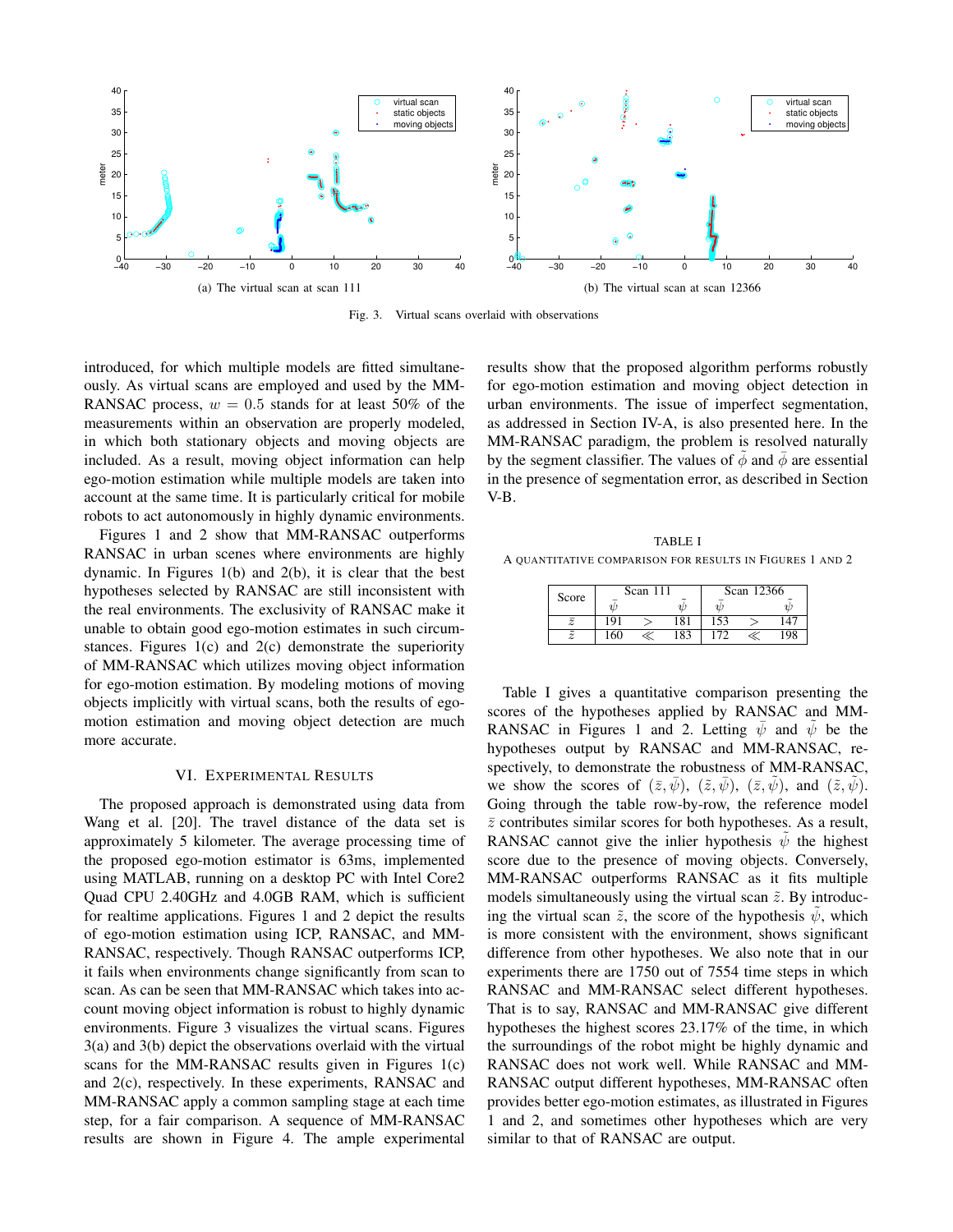

Fig. 4. MM-RANSAC results from scan 2051 to scan 2091. In these figures, grey dots are reference models, red dots are static objects, green dots are unknown objects, and blue dots and rectangles show moving objects.

## VII. CONCLUSION AND FUTURE WORK

# *A. Conclusion*

In this paper, we address the problems of ego-motion estimation and moving object detection in highly dynamic environments which is of essence for mobile robots to act autonomously in real environments. The main contribution of this paper is to propose a robust ego-motion estimation algorithm which handles moving object information implicitly in a RANSAC paradigm. Consensus sets are built at the segment level such that measurements can be sampled systematically to achieve reliable registration. A higher level data representation also make it feasible for realtime applications, especially for robots at high speeds. Though RANSAC is robust to data containing a significant percentage of outliers, it is still infeasible for data of multiple models due to its exclusivity. MM-RANSAC, a multiplemodel extension of RANSAC, is thus introduced, in which the problems of ego-motion estimation and moving object detection can be solved jointly in a RANSAC paradigm. The proposed algorithm does not employ any geometric properties which are unreliable in urban scenes. It is also a non-delayed algorithm without incorporating any grid maps which are inherently time and space consuming. The ample

experimental results show that accurate identification of static environments can help classification of moving objects, whereas discrimination of moving objects also yields better ego-motion estimation. The feasibility and effectiveness of the proposed approach has been demonstrated using real data collected in a crowded urban scene without incorporating odometry.

#### *B. Future Work*

In urban environments, there are mainly two sources of outliers. First, robots do not know whether surrounding objects are stationary or not. Thus, while robots navigate in unmapped areas, moving object information should be discriminated to obtain reliable ego-motion estimation. Second, ground terrains are usually not flat. Pitch motions result in false positive estimates and will severely affect the accuracy of ego-motion estimation. The solution to the first one is the main contribution of this paper and we believe that the second one can also be tackled using only one planar laser scanner. Virtual scans can be naturally generalized into 3D Cartesian coordinate by applying an assumption that environments are composed of vertical planes, and used to provide ego-motion estimates in the pitch motion of a robot.